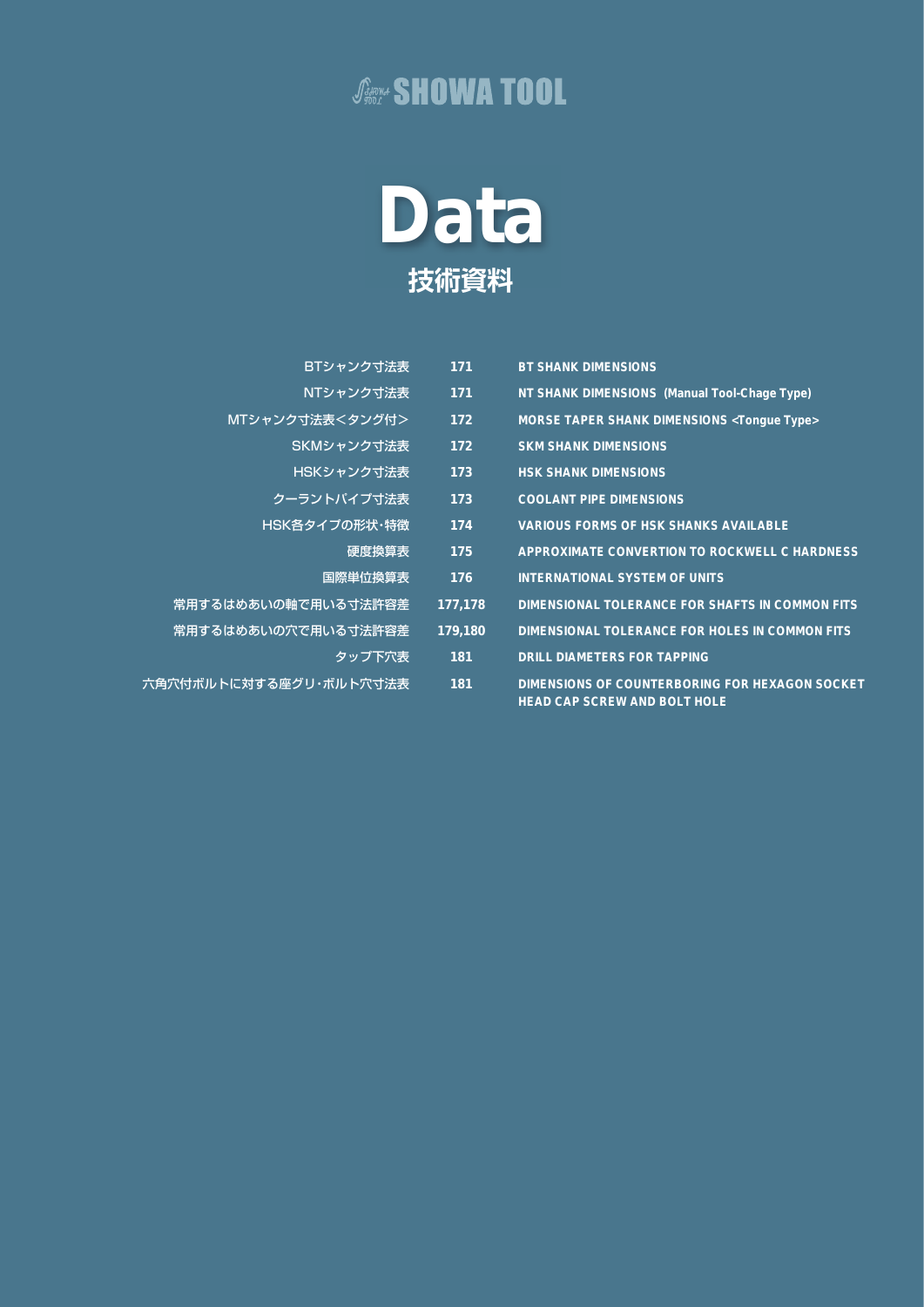

各種テーパ規格 BTシャンク寸法表 **BT SHANK DIMENSIONS** 





| BT No.      | øD <sub>1</sub> | øD <sub>2</sub> | øD <sub>3</sub> | øD4  | $\perp v$ | /L2 | /L3/           | L <sub>4</sub> | $L_{5}$ | H <sub>1</sub> | H <sub>2</sub> | M               |
|-------------|-----------------|-----------------|-----------------|------|-----------|-----|----------------|----------------|---------|----------------|----------------|-----------------|
| <b>BT30</b> | 46              | 31.75           | 38              | 12.5 | 48.4      | 20  |                | 13.6           | 8       |                | 16.3           | M <sub>12</sub> |
| <b>BT35</b> | 53              | 38.10           | 43              |      | 56.4      | 22  | $\overline{2}$ | .4.6           | 10      | 16.1           | 19.6           |                 |
| <b>BT40</b> | 63              | 44.45           | 53              | 17   | 65.4      | 25  |                | 16.6           |         |                | 22.6           | M <sub>16</sub> |
| <b>BT45</b> | 85              | 57.15           | 73              | 21   | 82.8      | 30  |                | 21.2           | 12      | 19.3           | 29.1           | M20             |
| <b>BT50</b> | 100             | 69.85           | 85              | 25   | 101.8     | 35  | 3              | 23.2           | 15      |                | 35.4           | M24             |
| <b>BT55</b> | 125             | 88.90           | 107             | 31   | 126.8     | 40  |                | 26.2           | 18      | 25.7           | 45.1           | M30             |
| <b>BT60</b> | 155             | 107.95          | 135             |      | 161.8     | 45  |                | 28.2           | 20      |                | 60.1           |                 |

# NTシャンク寸法表

### NT SHANK DIMENSIONS (Manual Tool-Chage Type)





|                   |                 |                 |                 |     |       |       |     |      |                | W                                                    |                |        |  |
|-------------------|-----------------|-----------------|-----------------|-----|-------|-------|-----|------|----------------|------------------------------------------------------|----------------|--------|--|
| NT <sub>No.</sub> | øD <sub>1</sub> | øD <sub>2</sub> | øD <sub>3</sub> | L.  | \L 2` | LЗ    |     | H1   | H <sub>2</sub> | メートルネジ<br>Metric screw Unified screw Whitworse screw | ユニファイネジ ウィットネジ |        |  |
| <b>NT30</b>       | 46              | 31.75           | 7.4             | 70  |       | 48.4  | . 6 | 16.1 | 16.2           | M <sub>12</sub>                                      | 1/2-13UNC      | W1/2   |  |
| <b>NT40</b>       | 63              | 44.45           | 25.3            | 95  | 10    | 65.4  |     |      | 22.5           | M <sub>16</sub>                                      | 5/8-11 UNC     | W5/8   |  |
| <b>NT50</b>       | 100             | 69.85           | 39.6            | 130 | 12    | 101.8 | 3.2 | 25.7 | 35.3           | M24                                                  | <b>1'-8UNC</b> | W1'    |  |
| <b>NT60</b>       | 155             | 107.95          | 60.2            | 210 | 15    | 161.8 |     |      | 60             | M30                                                  | 11/4-7UNC      | W1'1/4 |  |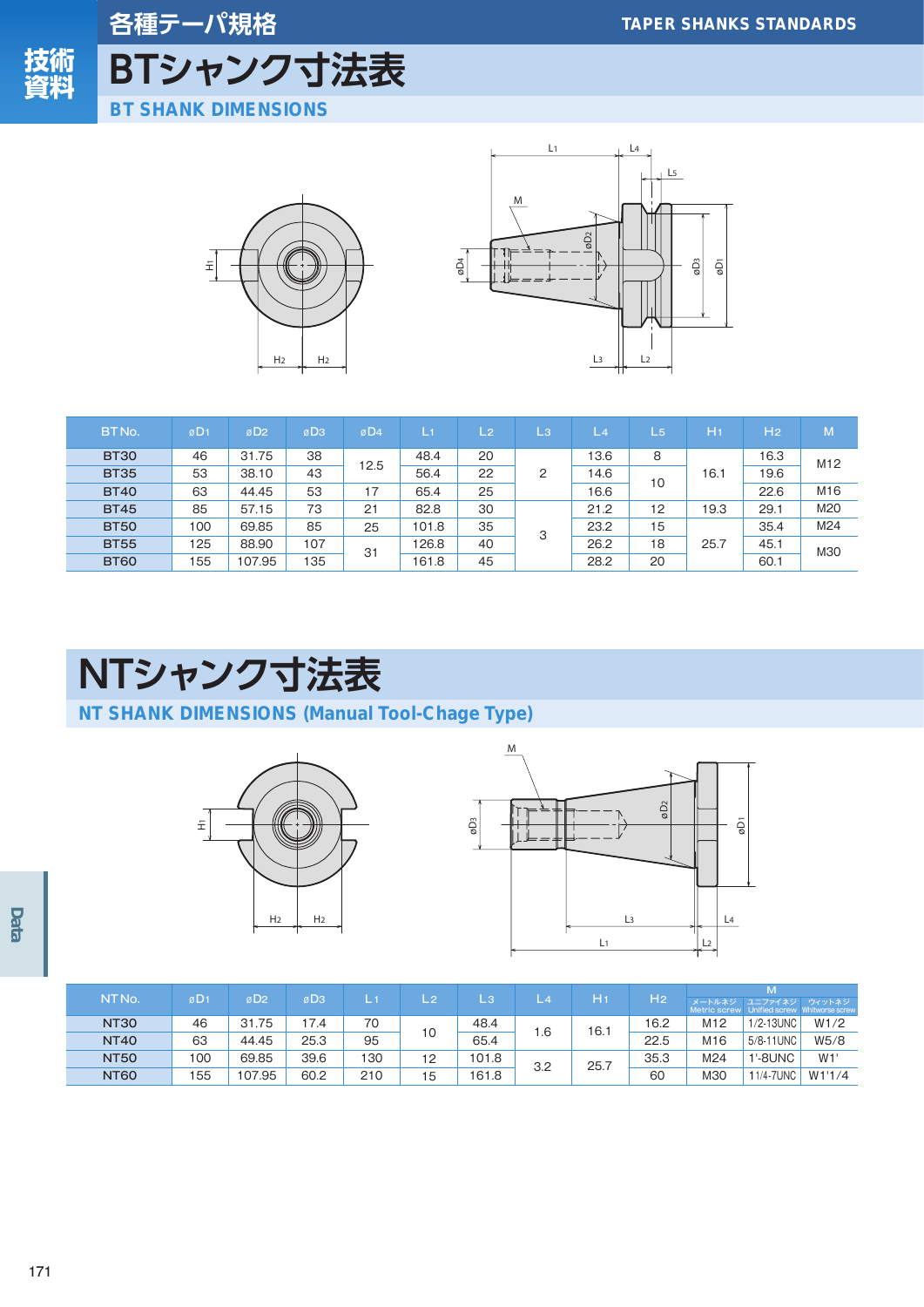# MTシャンク寸法表 <タング付>

**MORSE TAPER SHANK DIMENSIONS <Tongue Type>** 



| M.T.No.        | øD     | a   | øD <sub>1</sub> | ød1  | ød <sub>2</sub><br>(Max.) | L١<br>(Max.) | L <sub>2</sub><br>(Max.) | B    | IC. | e<br>(Max.) | R<br>(Max.) |     |
|----------------|--------|-----|-----------------|------|---------------------------|--------------|--------------------------|------|-----|-------------|-------------|-----|
|                | 9.045  | 3   | 9.2             | 6.1  | 6                         | 56.5         | 59.5                     | 3.9  | 6.5 | 10.5        | 4           |     |
|                | 12.065 | 3.5 | 12.2            | 9    | 8.7                       | 62           | 65.5                     | 5.2  | 8.5 | 13.5        | 5           | 1.2 |
| $\overline{2}$ | 17.780 | 5   | 18.0            | 14   | 13.5                      | 75           | 80                       | 6.3  | 10  | 16          | 6           | 1.6 |
| 3              | 23.825 |     | 24.1            | 19.1 | 18.5                      | 94           | 99                       | 7.9  | 13  | 20          |             | 2   |
| $\overline{4}$ | 31.267 |     | 31.6            | 25.2 | 24.5                      | 117.5        | 124                      | 11.9 | 16  | 24          | 8           | 2.5 |
| 5              | 44.399 | 6.5 | 44.7            | 36.5 | 35.7                      | 149.5        | 156                      | 15.9 | 19  | 29          | 10          | 3   |
| 6              | 63.348 | 8   | 63.8            | 52.4 | 51                        | 210          | 218                      | 19   | 27  | 40          | 13          | 4   |

## SKMシャンク寸法表

**SKM SHANK DIMENSIONS** 





**BT** series HSK series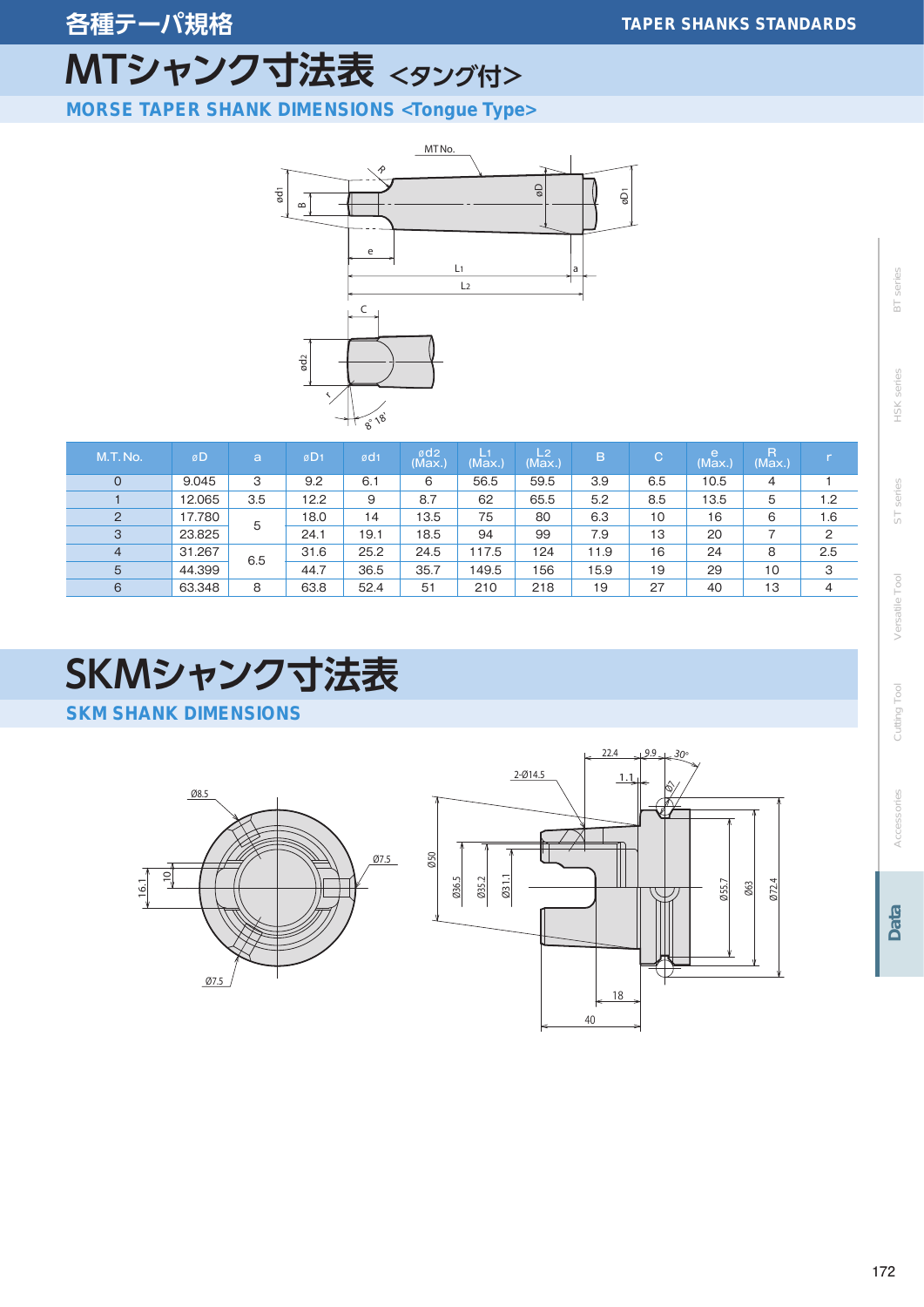

## 各種テーパ規格 HSKシャンク寸法表

**HSK SHANK DIMENSIONS** 





| HSK No.            | øD <sub>1</sub> | øD <sub>2</sub> | øD <sub>3</sub> | øD4 | øD <sub>5</sub><br>(Max.) | øD <sub>6</sub><br>(Max.) | øD7 | L1 | L <sub>2</sub> | /L3/           | L <sub>4</sub><br>(Min.) | $L_{5}$ |
|--------------------|-----------------|-----------------|-----------------|-----|---------------------------|---------------------------|-----|----|----------------|----------------|--------------------------|---------|
| HSKA 32            | 32              | 24              | 37              | 4   | 26                        | 4.2                       | 4   | 16 | 20             | 3.2            | 35                       | 16      |
| HSKA 40            | 40              | 30              | 45              |     | 34                        | 5                         | 4.6 | 20 |                | $\overline{4}$ |                          |         |
| HSKA 50            | 50              | 38              | 59.3            |     | 42                        | 6.8                       | 6   | 25 |                | 5              |                          |         |
| HSKA <sub>63</sub> | 63              | 48              | 72.3            |     | 53                        | 8.4                       | 7.5 | 32 | 26             | 6.3            | 42                       | 18      |
| HSKA 80            | 80              | 60              | 88.8            |     | 67                        | 10.2                      | 8.5 | 40 |                | 8              |                          |         |
| <b>HSKA100</b>     | 100             | 75              | 109.75          |     | 85                        | 12                        | 12  | 50 | 29             | 10             | 45                       | 20      |
| <b>HSKA125</b>     | 125             | 95              | 134.75          |     | 105                       | 14                        |     | 63 |                | 12.5           |                          |         |
| <b>HSKA160</b>     | 160             | 120             | 169.75          |     | 130                       | 16                        |     | 80 | 31             | 16             | 47                       | 22      |

| HSK No.            | L6    | $\varnothing$ C <sub>1</sub> | øC <sub>2</sub> | øC <sub>3</sub> | B <sub>1</sub> | <b>B2</b> | B <sub>3</sub> | /H1  | H <sub>2</sub> | $\mathsf{M}^{\prime}$ |
|--------------------|-------|------------------------------|-----------------|-----------------|----------------|-----------|----------------|------|----------------|-----------------------|
| HSKA 32            | 8.92  | 17                           | 21              | 19              | 7.05           | 9         |                | 13   | 9.5            | $M10\times1.0$        |
| HSKA 40            | 11.42 | 21                           | 25.5            | 23              | 8.05           | 11        | 9              | 17   | 12             | $M12\times1.0$        |
| HSKA 50            | 14.13 | 26                           | 32              | 29              | 10.54          | 14        | 12             | 21   | 15.5           | $M16\times1.0$        |
| HSKA <sub>63</sub> | 18.13 | 34                           | 40              | 37              | 12.54          | 18        | 16             | 26.5 | 20             | $M18\times1.0$        |
| HSKA 80            | 22.85 | 42                           | 50              | 46              | 16.04          | 20        | 18             | 34   | 25             | $M20 \times 1.5$      |
| <b>HSKA100</b>     | 28.56 | 53                           | 63              | 58              | 20.02          | 22        | 20             | 44   | 31.5           | $M24 \times 1.5$      |
| <b>HSKA125</b>     | 36.27 | 67                           | 80              | 73              | 25.02          | 28        | 25             | 55.5 | 39.5           | $M30 \times 1.5$      |
| <b>HSKA160</b>     | 45.98 | 85                           | 100             | 92              | 30.02          | 36        | 32             | 72   | 50             | $M35 \times 1.5$      |

# クーラントパイプ (固定式) 寸法表

#### **COOLANT PIPE DIMENSIONS**



| <b>CODE</b>    | øD <sub>1</sub> | øD <sub>2</sub>  | L    | L1   | L <sub>2</sub> | O-ring          | HSK No.       |
|----------------|-----------------|------------------|------|------|----------------|-----------------|---------------|
| <b>CLP-032</b> | 6               | $M10\times1.0$   | 26   | 20.5 | 5.5            | P4              | HSK32         |
| <b>CLP-040</b> | 8               | $M12\times1.0$   | 29.5 | 22   | 7.5            | P <sub>6</sub>  | HSK40         |
| <b>CLP-050</b> | 10              | $M16\times1.0$   | 33   | 23.5 | 9.5            | P <sub>9</sub>  | HSK50         |
| <b>CLP-063</b> | 12              | $M18\times1.0$   | 36.5 | 25   | 11.5           | P <sub>11</sub> | HSK63         |
| <b>CLP-080</b> | 14              | $M20 \times 1.5$ | 40   | 26.5 | 13.5           | P <sub>12</sub> | HSK80         |
| <b>CLP-100</b> | 16              | $M24 \times 1.5$ | 44   | 28.5 | 15.5           | P <sub>15</sub> | <b>HSK100</b> |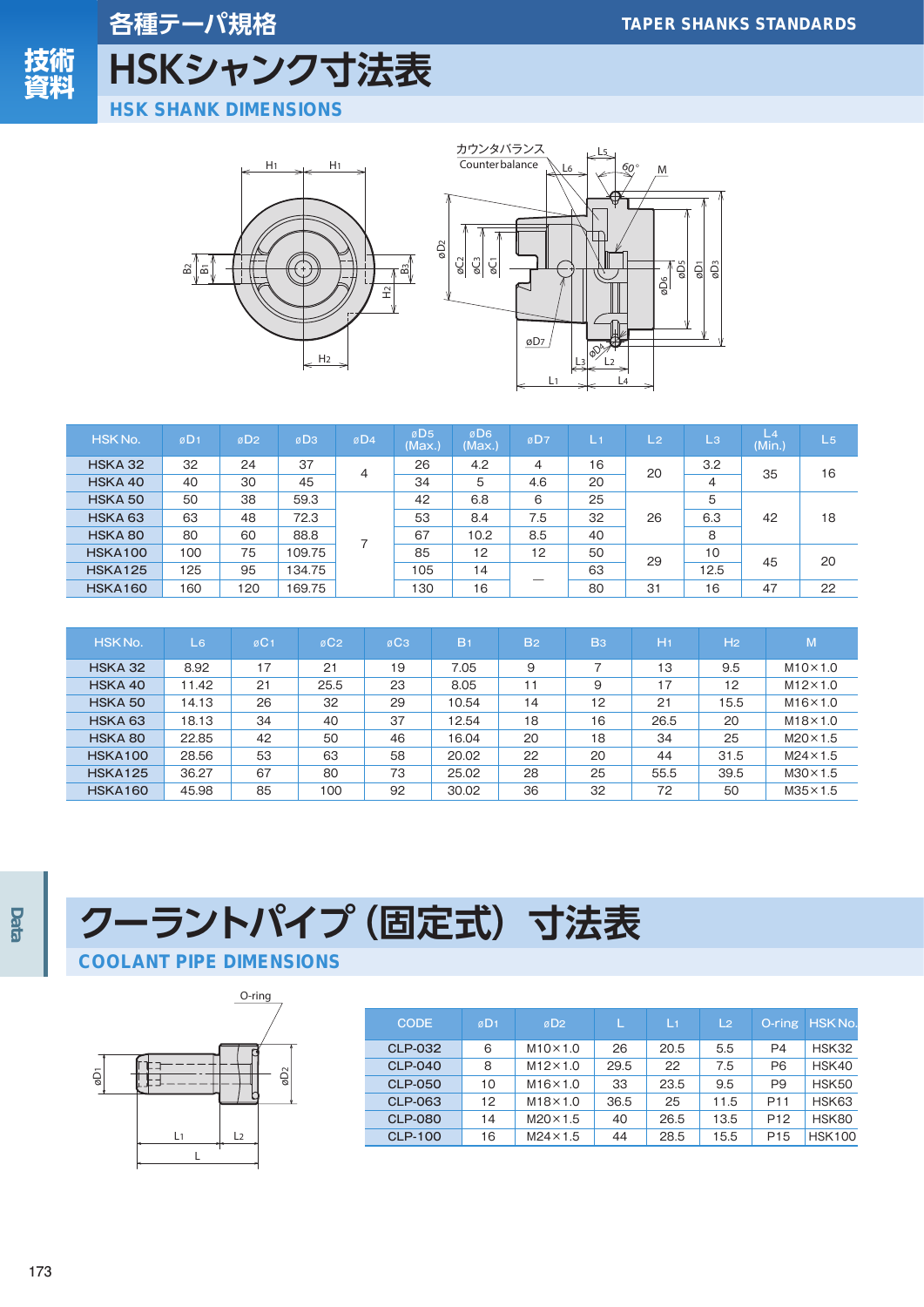# HSK各タイプの形状・特徴

#### **VARIOUS FORMS OF HSK SHANKS AVAILABLE**



능

 $+8K$ 

**Tool**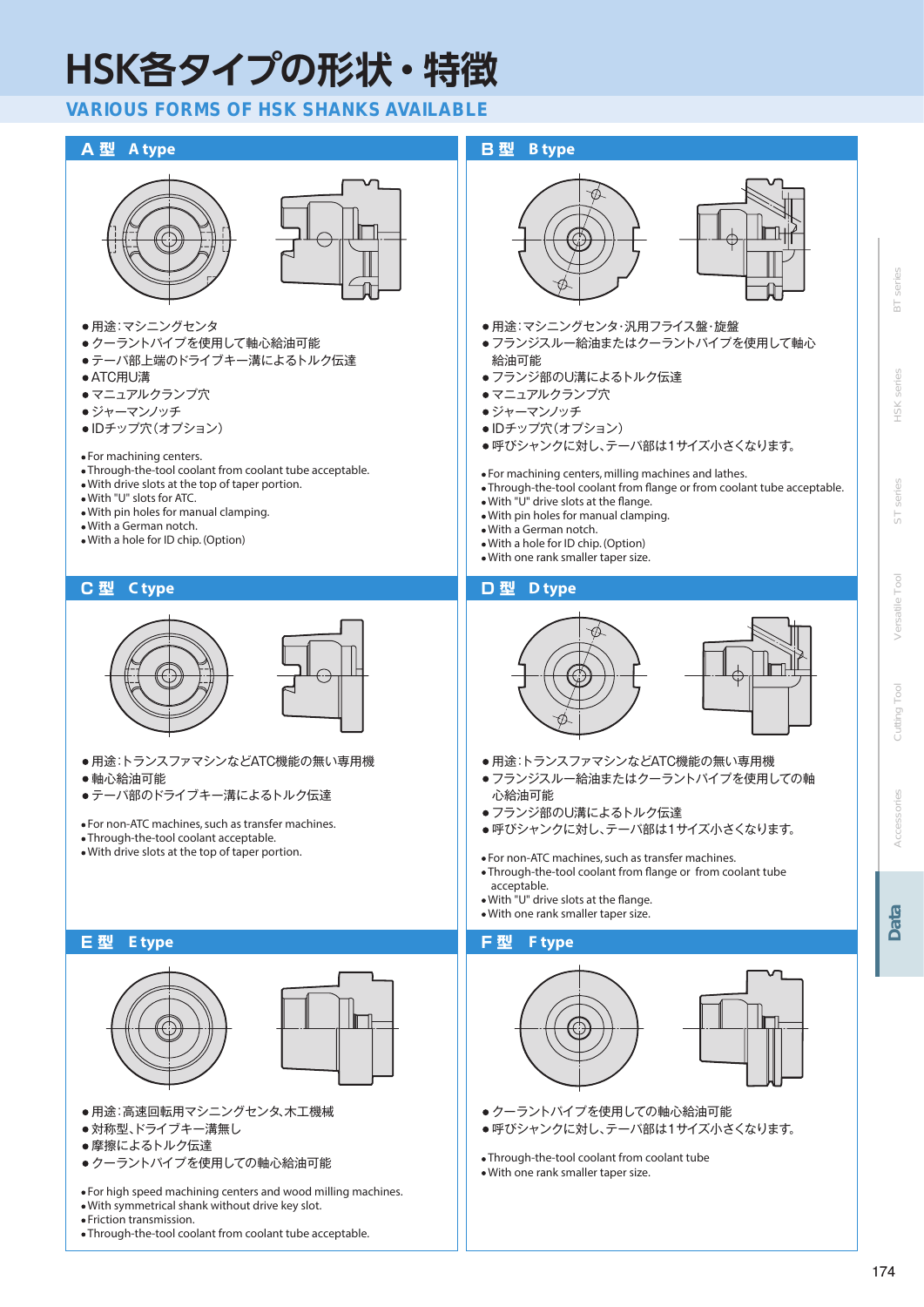

## 硬度換算表

### **APPROXIMATE CONVERTION TO ROCKWELL C HARDNESS**

| ロックウェル<br>Cスケール硬さ                          | ビッカース硬さ                 | ブリネル硬さ<br>10mm球荷重<br>29.4kN                         |                               | ロックウェル硬さ<br><b>Rockwell hardness</b>          | ショア硬さ                 | 引張硬さ<br>(近似値)                                 |
|--------------------------------------------|-------------------------|-----------------------------------------------------|-------------------------------|-----------------------------------------------|-----------------------|-----------------------------------------------|
| <b>Rockwell hardness</b><br><b>C</b> scale | <b>Vickers hardness</b> | <b>Brinell hardness</b><br>10mm ball<br>Load 29.4kN | Aスケール<br>A scale              | Bスケール<br><b>B</b> scale                       | <b>Shore hardness</b> | <b>Tension load</b><br>(Approximate value)    |
| <b>HRC</b>                                 | <b>HV</b>               | <b>HB</b>                                           | <b>HRA</b>                    | <b>HRB</b>                                    | <b>HS</b>             | <b>MPa</b>                                    |
| 68                                         | 940                     |                                                     | 85.6                          |                                               | 97                    |                                               |
| 67                                         | 900                     | $\overline{\phantom{m}}$                            | 85.0                          | $\qquad \qquad -$                             | 95                    |                                               |
| 66                                         | 865                     |                                                     | 84.5                          | -                                             | 92                    | -                                             |
| 65<br>64                                   | 832<br>800              | $\overline{\phantom{0}}$                            | 83.9<br>83.4                  | $\overbrace{\phantom{12322111}}$              | 91<br>88              |                                               |
| 63                                         | 772                     |                                                     | 82.8                          | $\qquad \qquad -$                             | 87                    |                                               |
| 62                                         | 746                     |                                                     | 82.3                          | $\qquad \qquad -$                             | 85                    | $\equiv$                                      |
| 61                                         | 720                     |                                                     | 81.8                          | $\qquad \qquad -$                             | 83                    | $\overline{\phantom{0}}$                      |
| 60                                         | 697                     | $\overline{\phantom{0}}$                            | 81.2                          | $\qquad \qquad -$                             | 81                    | $\overline{\phantom{m}}$                      |
| 59<br>58                                   | 674<br>653              |                                                     | 80.7                          | $\overline{\phantom{0}}$                      | 80<br>78              | $\overline{\phantom{0}}$                      |
| 57                                         | 633                     | [615]<br>[595]                                      | 80.1<br>79.6                  | $\qquad \qquad -$<br>$\overline{\phantom{0}}$ | 76                    | $\qquad \qquad -$<br>$\overline{\phantom{m}}$ |
| 56                                         | 613                     | [577]                                               | 79.0                          | $\qquad \qquad -$                             | 75                    | $\qquad \qquad -$                             |
| 55                                         | 595                     | [560]                                               | 78.5                          | $\overbrace{\phantom{12322111}}$              | 74                    | 2075                                          |
| 54                                         | 577                     | [543]                                               | 78.0                          | $\qquad \qquad -$                             | 72                    | 2015                                          |
| 53                                         | 560                     | [525]                                               | 77.4                          | $\qquad \qquad -$                             | 71                    | 1950                                          |
| 52                                         | 544                     | [512]                                               | 76.8                          | -                                             | 69                    | 1880                                          |
| 51                                         | 528                     | [496]                                               | 76.3                          | $\qquad \qquad -$                             | 68                    | 1820                                          |
| 50<br>49                                   | 513<br>498              | [481]<br>14691                                      | 75.9<br>75.2                  | $\qquad \qquad -$                             | 67<br>66              | 1760<br>1695                                  |
| 48                                         | 484                     | 451                                                 | 74.7                          | $\qquad \qquad -$                             | 64                    | 1635                                          |
| 47                                         | 471                     | 442                                                 | 74.1                          | $\qquad \qquad -$                             | 63                    | 1580                                          |
| 46                                         | 458                     | 432                                                 | 73.6                          | -                                             | 62                    | 1530                                          |
| 45                                         | 446                     | 421                                                 | 73.1                          |                                               | 60                    | 1480                                          |
| 44                                         | 434                     | 409                                                 | 72.5                          | $\qquad \qquad -$                             | 58                    | 1435                                          |
| 43                                         | 423                     | 400                                                 | 72.0                          |                                               | 57                    | 1385                                          |
| 42                                         | 412                     | 390                                                 | 71.5                          |                                               | 56                    | 1340<br>1295                                  |
| 41<br>40                                   | 402<br>392              | 381<br>371                                          | 70.9<br>70.4                  | $\qquad \qquad -$<br>$\qquad \qquad -$        | 55<br>54              | 1250                                          |
| 39                                         | 382                     | 362                                                 | 69.9                          | $\overline{\phantom{0}}$                      | 52                    | 1215                                          |
| 38                                         | 372                     | 353                                                 | 69.4                          | $\qquad \qquad -$                             | 51                    | 1180                                          |
| 37                                         | 363                     | 344                                                 | 68.9                          | $\overline{\phantom{0}}$                      | 50                    | 1160                                          |
| 36                                         | 354                     | 336                                                 | 68.4                          | (109.0)                                       | 49                    | 1115                                          |
| 35                                         | 345                     | 327                                                 | 67.9                          | (108.5)                                       | 48                    | 1080                                          |
| 34                                         | 336                     | 319                                                 | 67.4                          | (108.0)                                       | 47                    | 1055                                          |
| 33<br>32                                   | 327<br>318              | 311<br>301                                          | 66.8<br>66.3                  | (107.5)<br>(107.0)                            | 46<br>44              | 1025<br>1000                                  |
| 31                                         | 310                     | 294                                                 | 65.8                          | (106.0)                                       | $\overline{43}$       | 980                                           |
| 30                                         | 302                     | 286                                                 | 65.3                          | (105.5)                                       | 42                    | 950                                           |
| 29                                         | 294                     | 279                                                 | 64.7                          | (104.5)                                       | 41                    | 930                                           |
| 28                                         | 286                     | 271                                                 | 64.3                          | (104.0)                                       | 41                    | 910                                           |
| 27                                         | 279                     | 264                                                 | 63.8                          | (103.0)                                       | 40                    | 880                                           |
| 26                                         | 272                     | 258                                                 | 63.3                          | (102.5)                                       | 38                    | 860                                           |
| 25<br>24                                   | 266<br>260              | 253<br>247                                          | 62.8<br>62.4                  | (101.5)<br>(101.0)                            | 38<br>37              | 840<br>825                                    |
| 23                                         | 254                     | 243                                                 | 62.0                          | 100.0                                         | 36                    | 805                                           |
| $\overline{22}$                            | 248                     | 237                                                 | 61.5                          | 99.0                                          | 35                    | 785                                           |
| 21                                         | 243                     | 231                                                 | 61.0                          | 98.5                                          | 35                    | 770                                           |
| $\overline{20}$                            | 238                     | 226                                                 | 60.5                          | 97.8                                          | 34                    | 760                                           |
| (18)                                       | 230                     | 219                                                 | $\overline{\phantom{m}}$      | 96.7                                          | 33                    | 730                                           |
| (16)                                       | 222                     | 212                                                 | $\qquad \qquad -$             | 95.5                                          | 32                    | 705                                           |
| (14)                                       | 213                     | 203                                                 | $\overline{\phantom{0}}$      | 93.9                                          | 31                    | 675                                           |
| (12)<br>(10)                               | 204<br>196              | 194<br>187                                          | -<br>$\overline{\phantom{0}}$ | 92.3<br>90.7                                  | 29<br>28              | 650<br>620                                    |
| (8)                                        | 188                     | 179                                                 |                               | 89.5                                          | 27                    | 600                                           |
| (6)                                        | 180                     | 171                                                 | $\overline{\phantom{0}}$      | 87.1                                          | 26                    | 580                                           |
| (4)                                        | 173                     | 165                                                 |                               | 85.5                                          | 25                    | 550                                           |
| (2)                                        | 166                     | 158                                                 | —                             | 83.5                                          | 24                    | 530                                           |
| (0)                                        | 160                     | 152                                                 | -                             | 81.7                                          | 24                    | 515                                           |

表中()内の数値は、あまり用いられない範囲のもので参考として示したものである。

Figures shown in ( ) are uncommon and only for reference.<br>Figures shown in [ ] in Brinell hardness category are based on tungsten carbide balls, and others are based on standard type balls.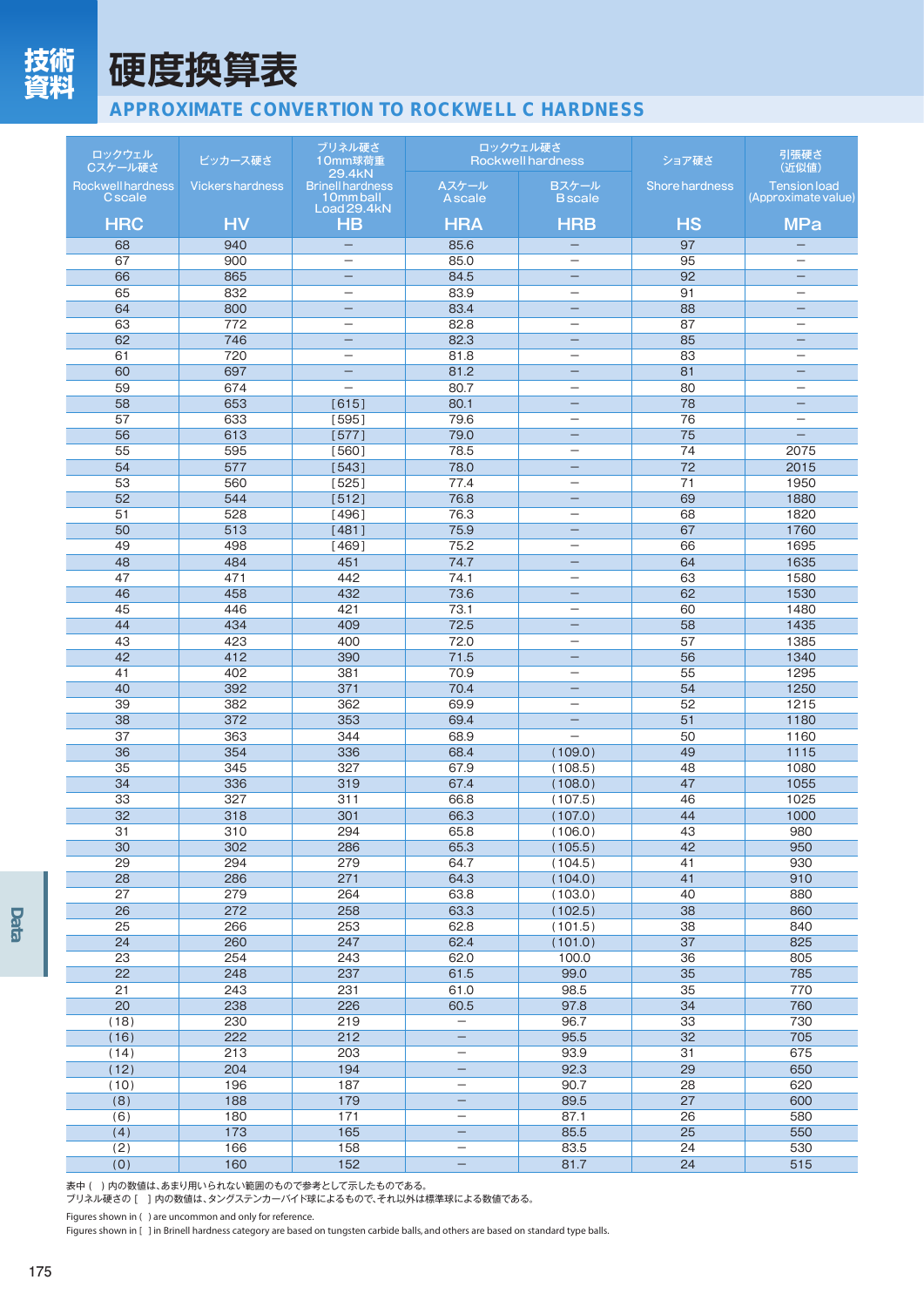国際単位換算表

**INTERNATIONAL SYSTEM OF UNITS** 

■ SI単位への切替えで問題となる単位の換算率表(太字の単位がSIによる単位である) Unit conversion table for easier change into SI units (Bold face indicates SI unit)

#### 压力 Pressure

| Pa.                              | kPa                      | <b>MPa</b>               | bar                      | kgf/cm <sup>2</sup>      | atm                      | mmH2O                    | mmHg <sub>R</sub> t Torr         |
|----------------------------------|--------------------------|--------------------------|--------------------------|--------------------------|--------------------------|--------------------------|----------------------------------|
|                                  | $1 \times 10^{-3}$       | $1 \times 10^{-6}$       | $1 \times 10^{-5}$       | $1.01972 \times 10^{-5}$ | $9.86923 \times 10^{-6}$ | $1.01972 \times 10^{-1}$ | $7.50062 \times 10^{-3}$         |
| $1 \times 10^3$                  |                          | $1 \times 10^{-3}$       | $1 \times 10^{-2}$       | $1.01972 \times 10^{-2}$ | $9.86923 \times 10^{-3}$ | $1.01972 \times 10^{2}$  | 7.50062                          |
| $1 \times 10^6$                  | $1 \times 10^3$          |                          | $1 \times 10$            | $1.01972 \times 10$      | 9.86923                  | $1.01972 \times 10^{5}$  | 7.50062 $\times$ 10 <sup>3</sup> |
| $1 \times 10^5$                  | $1 \times 10^2$          | $1 \times 10^{-1}$       |                          | 1.01972                  | $9.86923 \times 10^{-1}$ | $1.01972 \times 10^{4}$  | $7.50062 \times 10^{2}$          |
| $9.80665 \times 10^{4}$          | $9.80665 \times 10$      | $9.80665 \times 10^{-2}$ | $9.80665 \times 10^{-1}$ |                          | $9.67841 \times 10^{-1}$ | $1 \times 10^4$          | $7.35559 \times 10^{2}$          |
| $1.01325 \times 10^{5}$          | $1.01325 \times 10^{2}$  | $1.01325 \times 10^{-1}$ | 1.01325                  | 1.03323                  |                          | $1.03323 \times 10^{4}$  | $7.60000 \times 10^{2}$          |
| 9.80665                          | $9.80665 \times 10^{-3}$ | $9.80665 \times 10^{-6}$ | $9.80665 \times 10^{-5}$ | $1 \times 10^{-4}$       | $9.67841 \times 10^{-5}$ |                          | $7.35559 \times 10^{-2}$         |
| 1.33322 $\times$ 10 <sup>2</sup> | $1.33322 \times 10^{-1}$ | $1.33322 \times 10^{-4}$ | 1.33322 $\times$ 10 $^3$ | $1.35951 \times 10^{-3}$ | $1.31579 \times 10^{-3}$ | $1.35951 \times 10^{-7}$ |                                  |

注) Note) 1Pa = 1N/m<sup>2</sup>

|                    | Force                   |                          |
|--------------------|-------------------------|--------------------------|
| N                  | dyn                     | Kgf                      |
|                    | $1 \times 10^5$         | $1.01972 \times 10^{-1}$ |
| $1 \times 10^{-5}$ |                         | $1.01972 \times 10^{-6}$ |
| 9.80665            | $9.80665 \times 10^{5}$ |                          |

#### 応力 **Stress**

| Pa                      | $MPax \& N/mm^2$         | $kgf/mm^2$               | kgf/cm <sup>2</sup>      |
|-------------------------|--------------------------|--------------------------|--------------------------|
|                         | $1 \times 10^{-6}$       | $1.01972 \times 10^{-7}$ | $1.01972 \times 10^{-5}$ |
| $1 \times 10^{6}$       |                          | $1.01972 \times 10^{-1}$ | $1.01972 \times 10$      |
| $9.80665 \times 10^{6}$ | 9.80665                  |                          | $1 \times 10^2$          |
| $9.80665 \times 10^{4}$ | $9.80665 \times 10^{-2}$ | $1 \times 10^{-2}$       |                          |

注) Note) 1Pa = 1N/m<sup>2</sup>

| ( 仕事・エネルギー・熱量                    |                          | <b>Work/Energy/Quantity of heat</b> |                          |  |  |  |  |
|----------------------------------|--------------------------|-------------------------------------|--------------------------|--|--|--|--|
|                                  | $kW \cdot h$             | kgr·m                               | kcal                     |  |  |  |  |
|                                  | $2.77778 \times 10^{-7}$ | $1.01972 \times 10^{-1}$            | $2.38889 \times 10^{-4}$ |  |  |  |  |
| $3.600 \times 10^{6}$            |                          | $3.67098 \times 10^{5}$             | $8.6000 \times 10^{2}$   |  |  |  |  |
| 9.80665                          | $2.72407 \times 10^{-6}$ |                                     | $2.34270 \times 10^{-3}$ |  |  |  |  |
| 4.18605 $\times$ 10 <sup>3</sup> | $1.16279 \times 10^{-3}$ | 4.26858 $\times$ 10 <sup>2</sup>    |                          |  |  |  |  |

注) Note) 1J = 1W・s , 1J = 1N・m 1cal = 4.18605J<br>(計量法による By the law of weights and measures)

#### (仕事率(工率・動力) 熱流

Power (rate of production/motive power) /Heat flow rate

| w                     | kgr·m/s                  | /PS/                     | kcal/h                           |  |  |
|-----------------------|--------------------------|--------------------------|----------------------------------|--|--|
|                       | $1.01972 \times 10^{-1}$ | $1.35962 \times 10^{-3}$ | $8.6000 \times 10^{-1}$          |  |  |
| 9.80665               |                          | $1.33333 \times 10^{-2}$ | 8.43371                          |  |  |
| $7.355 \times 10^{2}$ | $7.5 \times 10$          |                          | 6.32529 $\times$ 10 <sup>2</sup> |  |  |
| 1.16279               | $1.18572 \times 10^{-1}$ | $1.58095 \times 10^{-3}$ |                                  |  |  |

注) Note) 1W = 1J/s, PS:仏馬力 French horse power  $1PS = 0.7355kW$ (計量法施工法による By the enforcement act for law of weights and measures)  $1$ cal = 4.18605J (計量法による By the law of weights and measures)

Tool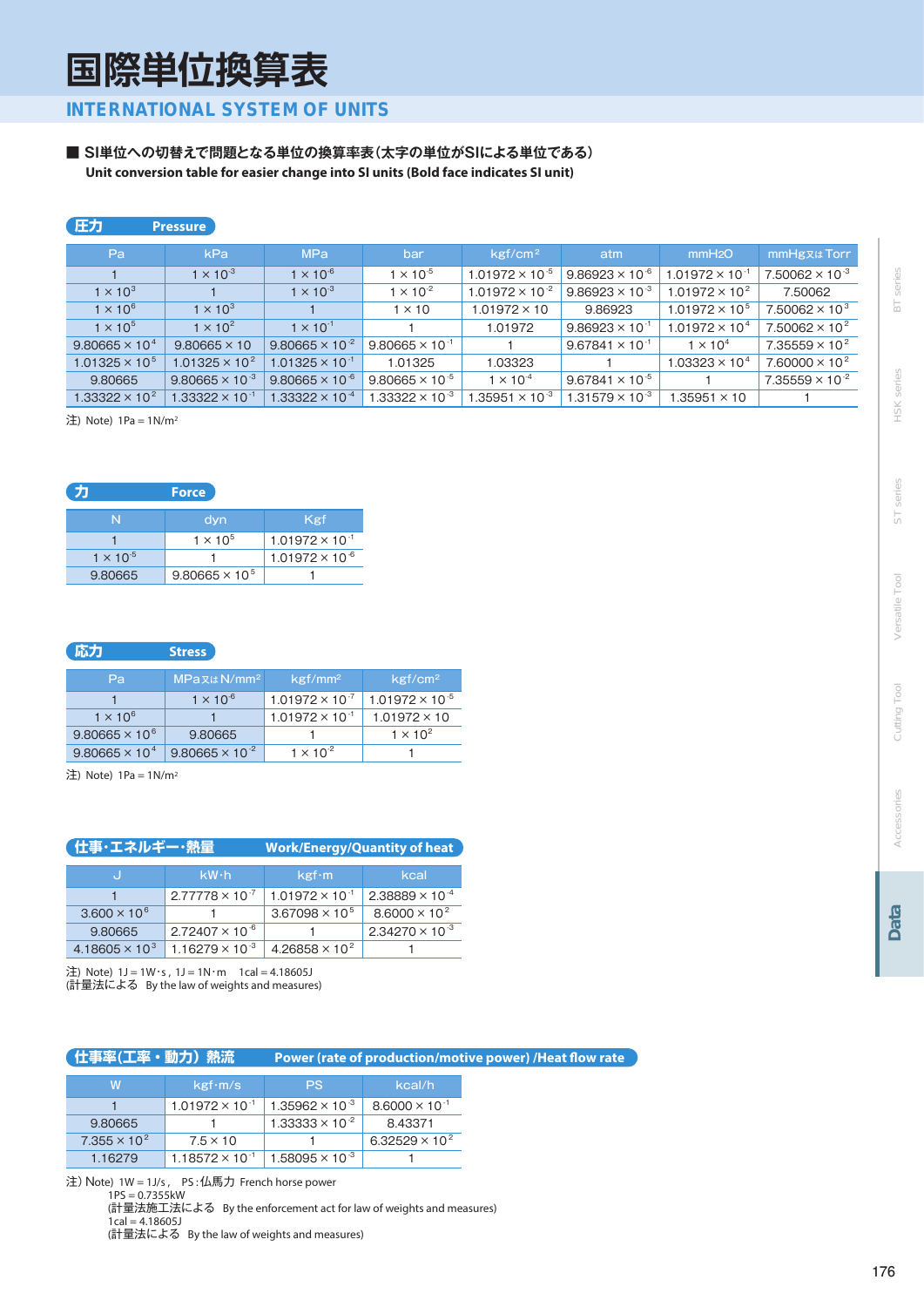常用するはめあいの軸で用いる寸法許容差

DIMENSIONAL TOLERANCE FOR SHAFTS IN COMMON FITS

| 基準寸法の区分(mm)<br>standard<br>dimensions(mm) | classification of  | 軸の公差域クラス<br>Class of geometrical tolerance zone of shafts |                            |                  |                  |                  |                  |                  |                |                |                 |                |                |                     |                              |
|-------------------------------------------|--------------------|-----------------------------------------------------------|----------------------------|------------------|------------------|------------------|------------------|------------------|----------------|----------------|-----------------|----------------|----------------|---------------------|------------------------------|
| 以上<br>Above                               | 以下<br><b>Below</b> | b9                                                        | c9                         | d8               | d9               | e7               | e8               | e9               | f <sub>6</sub> | f7             | f8              | g <sub>5</sub> | g <sub>6</sub> | h5                  | h <sub>6</sub>               |
|                                           | 3                  | $-140$<br>$-165$                                          | -60<br>$-85$               | $-20$<br>$-34$   | $-20$<br>$-45$   | -14<br>$-24$     | $-14$<br>$-28$   | $-14$<br>$-39$   | $-6$<br>$-12$  | $-6$<br>$-16$  | $-6$<br>$-20$   | -2<br>$-6$     | $-2$<br>$-8$   | 0<br>$-4$           | 0<br>-6                      |
| 3                                         | 6                  | $-140$<br>$-170$                                          | $-70$<br>$-100$            | $-30$<br>$-48$   | $-30$<br>$-60$   | $-20$<br>$-32$   | $-20$<br>$-38$   | $-20$<br>$-50$   | $-10$<br>$-18$ | $-10$<br>$-22$ | $-10$<br>$-28$  | $-4$<br>-9     | $-4$<br>$-12$  | $\mathbf 0$<br>$-5$ | 0<br>-8                      |
| 6                                         | 10 <sup>1</sup>    | $-150$<br>$-186$                                          | $-80$<br>$-116$            | $-40$<br>$-62$   | $-40$<br>$-76$   | $-25$<br>$-40$   | $-25$<br>$-47$   | $-25$<br>$-61$   | $-13$<br>$-22$ | $-13$<br>$-28$ | $-13$<br>$-35$  | $-5$<br>$-11$  | $-5$<br>$-14$  | $\mathbf 0$<br>$-6$ | 0<br>-9                      |
| 10                                        | 14                 | $-150$                                                    | $-95$                      | $-50$            | $-50$            | $-32$            | $-32$            | $-32$            | $-16$          | $-16$          | $-16$           | $-6$           | $-6$           | 0                   | 0                            |
| 14                                        | 18                 | $-193$                                                    | $-138$                     | $-77$            | $-93$            | $-50$            | $-59$            | $-75$            | $-27$          | $-34$          | $-43$           | $-14$          | $-17$          | $-8$                | $-11$                        |
| 18                                        | 24                 | $-160$                                                    | $-110$                     | $-65$            | $-65$            | $-40$            | $-40$            | $-40$            | $-20$          | $-20$          | $-20$           | $-7$           | $-7$           | 0                   | 0                            |
| 24                                        | 30                 | $-212$                                                    | $-162$                     | $-98$            | $-117$           | $-61$            | $-73$            | $-92$            | $-33$          | $-41$          | $-53$           | $-16$          | $-20$          | $-9$                | $-13$                        |
| 30                                        | 40                 | $-170$<br>$-232$                                          | $-120$<br>$-182$           | $-80$            | $-80$            | $-50$            | $-50$            | $-50$            | $-25$          | $-25$          | $-25$           | -9             | -9             | 0                   | 0                            |
| 40                                        | 50                 | $-180$<br>$-242$                                          | $-130$<br>$-192$           | $-119$           | $-142$           | $-75$            | -89              | $-112$           | $-41$          | $-50$          | $-64$           | $-20$          | $-25$          | $-11$               | $-16$                        |
| 50                                        | 65                 | $-190$<br>$-264$                                          | $-140$<br>$-214$           | $-100$           | $-100$           | $-60$            | -60              | $-60$            | -30            | $-30$          | -30             | $-10$          | $-10$          | 0                   | 0                            |
| 65                                        | 80                 | $-200$<br>$-274$                                          | $-150$<br>$-224$           | $-146$           | $-174$           | -90              | $-106$           | $-134$           | $-49$          | $-60$          | $-76$           | $-23$          | $-29$          | $-13$               | $-19$                        |
| 80                                        | 100                | $-220$<br>$-307$                                          | $-170$<br>$-257$           | $-120$           | $-120$           | $-72$            | $-72$            | $-72$            | $-36$          | $-36$          | $-36$           | $-12$          | $-12$          | 0                   | 0                            |
| 100                                       | 120                | $-240$<br>$-327$                                          | $-180$<br>$-267$           | $-174$           | $-207$           | $-107$           | $-126$           | $-159$           | $-58$          | $-71$          | -90             | $-27$          | $-34$          | $-15$               | $-22$                        |
| 120                                       | 140                | $-260$<br>$-360$                                          | $-200$<br>$-300$           |                  |                  | $-85$<br>$-125$  | $-85$<br>$-148$  |                  |                |                |                 |                |                |                     |                              |
| 140                                       | 160                | $-280$<br>$-380$                                          | $-210$<br>$-310$           | $-145$<br>$-208$ | $-145$<br>$-245$ |                  |                  | $-85$<br>$-185$  | -43<br>$-68$   | $-43$<br>-83   | -43<br>$-106$   | $-14$<br>$-32$ | $-14$<br>$-39$ | 0<br>$-18$          | 0<br>$-25$                   |
| 160                                       | 180                | $-310$<br>$-410$                                          | $-230$<br>$-330$           |                  |                  |                  |                  |                  |                |                |                 |                |                |                     |                              |
| 180                                       | 200                | $-340$<br>$-455$                                          | $-240$<br>$-355$           |                  |                  |                  |                  |                  |                |                |                 |                |                |                     |                              |
| 200                                       | 225                | $-380$<br>$-495$<br>$-420$                                | $-260$<br>$-375$<br>$-280$ | $-170$<br>$-242$ | $-170$<br>$-285$ | $-100$<br>$-146$ | $-100$<br>$-172$ | $-100$<br>$-215$ | $-50$<br>$-79$ | $-50$<br>$-96$ | $-50$<br>$-122$ | $-15$<br>$-35$ | $-15$<br>-44   | 0<br>$-20$          | $\mathsf{O}\xspace$<br>$-29$ |
| 225                                       | 250                | $-535$<br>$-480$                                          | $-395$<br>$-300$           |                  |                  |                  |                  |                  |                |                |                 |                |                |                     |                              |
| 250                                       | 280                | $-610$                                                    | $-430$                     | $-190$           | $-190$           | $-110$           | $-110$           | $-110$           | $-56$          | $-56$          | $-56$           | $-17$          | $-17$<br>$-49$ | 0                   | $\mathsf{O}\xspace$          |
| 280                                       | 315                | $-540$<br>$-670$                                          | $-330$<br>$-460$           | $-271$           | $-320$           | $-162$           | $-191$           | $-240$           | $-88$          | $-108$         | $-137$          | -40            |                | $-23$               | $-32$                        |
| 315                                       | 355                | $-600$<br>$-740$                                          | $-360$<br>$-500$           | $-210$           | $-210$           | $-125$           | $-125$           | $-125$           | $-62$          | $-62$          | $-62$           | $-18$          | $-18$          | $\mathsf O$         | $\mathsf{O}$                 |
| 355                                       | 400                | $-680$<br>$-820$                                          | $-400$<br>$-540$           | $-299$           | $-350$           | $-182$           | $-214$           | $-265$           | $-98$          | $-119$         | $-151$          | $-43$          | $-54$          | $-25$               | $-36$                        |
| 400                                       | 450                | $-760$<br>$-915$                                          | $-440$<br>$-595$           | $-230$           | $-230$           | $-135$           | $-135$           | $-135$           | $-68$          | $-68$          | $-68$           | $-20$          | $-20$          | $\mathsf O$         | $\mathsf O$                  |
| 450                                       | 500                | $-840$<br>$-995$                                          | $-480$<br>$-635$           | $-327$           | $-385$           | $-198$           | $-232$           | $-290$           | $-108$         | $-131$         | $-165$          | $-47$          | $-60$          | $-27$               | $-40$                        |

備考: 表中の各段で、上側の数値は上の寸法許容差、下側の数値は下の寸法許容差を示す。

NOTE: Values shown in the upper portion of respective lines are upper dimensional tolerance,

while values shown in the lower portion of respective lines are lower. dimensional tolerance.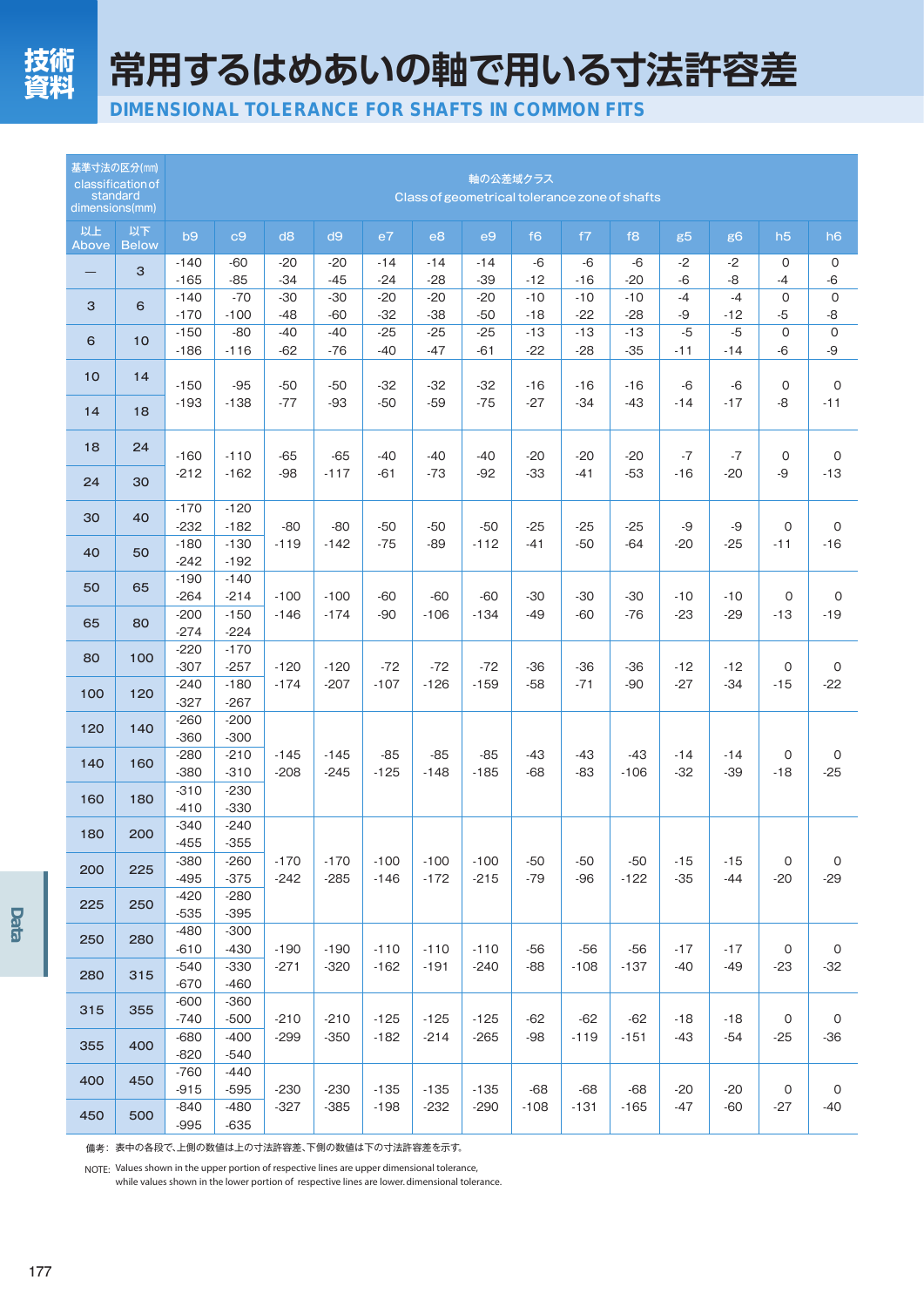### ▶▶技術資料

**BT** series

HSK series

ST series

Versatile Tool

Cutting Tool

Accessories

Data

単位 Units:  $\mu$  m

|                       | 軸の公差域クラス<br>Class of geometrical tolerance zone of shafts |                          |            |                 |     |                     |               |                |                |                |                 |                                                       |                                                          |                                                          |                                      |                                  |
|-----------------------|-----------------------------------------------------------|--------------------------|------------|-----------------|-----|---------------------|---------------|----------------|----------------|----------------|-----------------|-------------------------------------------------------|----------------------------------------------------------|----------------------------------------------------------|--------------------------------------|----------------------------------|
| h7                    | h <sub>8</sub>                                            | h9                       | js5        | js <sub>6</sub> | js7 | k5                  | k6            | m <sub>5</sub> | m <sub>6</sub> | n6             | p <sub>6</sub>  | r6                                                    | s <sub>6</sub>                                           | t6                                                       | $\mathsf{u}6$                        | x6                               |
| $\mathsf O$<br>$-10$  | 0<br>$-14$                                                | 0<br>$-25$               | ±2         | ±3              | ±5  | $+4$<br>$\mathsf O$ | $+6$<br>0     | $+6$<br>$+2$   | $+8$<br>$+2$   | $+10$<br>$+4$  | $+12$<br>$+6$   | $+16$<br>$+10$                                        | $+20$<br>$+14$                                           |                                                          | $+24$<br>$+18$                       | $+26$<br>$+20$                   |
| 0<br>$-12$            | 0<br>$-18$                                                | 0<br>$-30$               | ±2.5       | ±4              | ±6  | $+6$<br>$+1$        | $+9$<br>$+1$  | $+9$<br>$+4$   | $+12$<br>$+4$  | $+16$<br>$+8$  | $+20$<br>$+12$  | $+23$<br>$+15$                                        | $+27$<br>$+19$                                           |                                                          | $+31$<br>$+23$                       | $+36$<br>$+28$                   |
| 0<br>$-15$            | 0<br>$-22$                                                | $\mathbf 0$<br>$-36$     | ±3         | ±4.5            | ±7  | $+7$<br>$+1$        | $+10$<br>$+1$ | $+12$<br>$+6$  | $+15$<br>$+6$  | $+19$<br>$+10$ | $+24$<br>$+15$  | $+28$<br>$+19$                                        | $+32$<br>$+23$                                           |                                                          | $+37$<br>$+28$                       | $+43$<br>$+34$                   |
| 0<br>$-18$            | 0<br>-27                                                  | 0<br>$-43$               | ±4         | ±5.5            | ±9  | $+9$<br>$+1$        | $+12$<br>$+1$ | $+15$<br>$+7$  | $+18$<br>$+7$  | $+23$<br>$+12$ | $+29$<br>$+18$  | $+34$<br>$+23$                                        | $+39$<br>$+28$                                           |                                                          | $+44$<br>$+33$                       | $+51$<br>$+40$<br>$+56$<br>$+45$ |
| 0<br>$-21$            | 0<br>$-33$                                                | $\mathbf 0$<br>$-52$     | ±4.5       | ±6.5            | ±10 | $+11$<br>$+2$       | $+15$<br>$+2$ | $+17$<br>$+8$  | $+21$<br>$+8$  | $+28$<br>$+15$ | $+35$<br>$+22$  | $+41$<br>$+28$                                        | $+48$<br>$+35$                                           | $+54$<br>$+41$                                           | $+54$<br>$+41$<br>$+61$<br>$+48$     | $+67$<br>$+54$<br>$+77$<br>$+64$ |
| 0<br>$-25$            | 0<br>$-39$                                                | 0<br>$-62$               | ±5.5       | ±8              | ±12 | $+13$<br>$+2$       | $+18$<br>$+2$ | $+20$<br>$+9$  | $+25$<br>$+9$  | $+33$<br>$+17$ | $+42$<br>$+26$  | $+50$<br>$+34$                                        | $+59$<br>$+43$                                           | $+64$<br>$+48$<br>$+70$<br>$+54$                         | $+76$<br>$+60$<br>$+86$<br>$+70$     |                                  |
| 0<br>$-30$            | 0<br>-46                                                  | 0<br>$-74$               | ±6.5       | ±9.5            | ±15 | $+15$<br>$+2$       | $+21$<br>$+2$ | $+24$<br>$+11$ | $+30$<br>$+11$ | $+39$<br>$+20$ | $+51$<br>$+32$  | $+60$<br>$+41$<br>$+62$<br>$+43$                      | $+72$<br>$+53$<br>$+78$<br>$+59$                         | $+85$<br>$+66$<br>$+94$<br>$+75$                         | $+106$<br>$+87$<br>$+121$<br>$+102$  |                                  |
| 0<br>$-35$            | 0<br>$-54$                                                | 0<br>-87                 | ±7.5       | ±11             | ±17 | $+18$<br>$+3$       | $+25$<br>$+3$ | $+28$<br>$+13$ | $+35$<br>$+13$ | $+45$<br>$+23$ | $+59$<br>$+37$  | $+73$<br>$+51$<br>$+76$<br>$+54$                      | $+93$<br>$+71$<br>$+101$<br>$+79$                        | $+113$<br>$+91$<br>$+126$<br>$+104$                      | $+146$<br>$+124$<br>$+166$<br>$+144$ |                                  |
| 0<br>$-40$            | 0<br>$-63$                                                | 0<br>$-100$              | ±9         | ±12.5           | ±20 | $+21$<br>$+3$       | $+28$<br>$+3$ | $+33$<br>$+15$ | $+40$<br>$+15$ | $+52$<br>$+27$ | $+68$<br>$+43$  | $+88$<br>$+63$<br>$+90$<br>$+65$<br>$+93$<br>$+68$    | $+117$<br>$+92$<br>$+125$<br>$+100$<br>$+133$<br>$+108$  | $+147$<br>$+122$<br>$+159$<br>$+134$<br>$+169$<br>$+146$ |                                      |                                  |
| $\mathsf O$<br>$-46$  | $\mathsf{O}$<br>$-72$                                     | $\overline{0}$<br>$-115$ | ±10        | ±14.5           | ±23 | $+24$<br>$+4$       | $+33$<br>$+4$ | $+37$<br>$+17$ | $+46$<br>$+17$ | $+60$<br>$+31$ | $+79$<br>$+50$  | $+106$<br>$+77$<br>$+109$<br>$+80$<br>$+113$<br>$+84$ | $+151$<br>$+122$<br>$+159$<br>$+130$<br>$+169$<br>$+140$ |                                                          |                                      |                                  |
| $\mathsf{O}$<br>$-52$ | 0<br>$-81$                                                | $\circ$<br>$-130$        | $\pm 11.5$ | ±16             | ±26 | $+27$<br>$+4$       | $+36$<br>$+4$ | $+43$<br>$+20$ | $+52$<br>$+20$ | $+66$<br>$+34$ | $+88$<br>$+56$  | $+126$<br>$+94$<br>$+130$<br>$+98$                    |                                                          |                                                          |                                      |                                  |
| $\mathsf O$<br>$-57$  | $\mathsf{O}$<br>$-89$                                     | $\circ$<br>$-140$        | ±12.5      | ±18             | ±28 | $+29$<br>$+4$       | $+40$<br>$+4$ | $+46$<br>$+21$ | $+57$<br>$+21$ | $+73$<br>$+37$ | $+98$<br>$+62$  | $+144$<br>$+108$<br>$+150$<br>$+114$                  |                                                          |                                                          |                                      |                                  |
| $\mathsf{O}$<br>$-63$ | $\mathsf{O}$<br>$-97$                                     | 0<br>$-155$              | ±13.5      | ±20             | ±31 | $+32$<br>$+5\,$     | $+45$<br>$+5$ | $+50$<br>$+23$ | $+63$<br>$+23$ | $+80$<br>$+40$ | $+108$<br>$+68$ | $+166$<br>$+126$<br>$+172$<br>$+132$                  |                                                          |                                                          |                                      |                                  |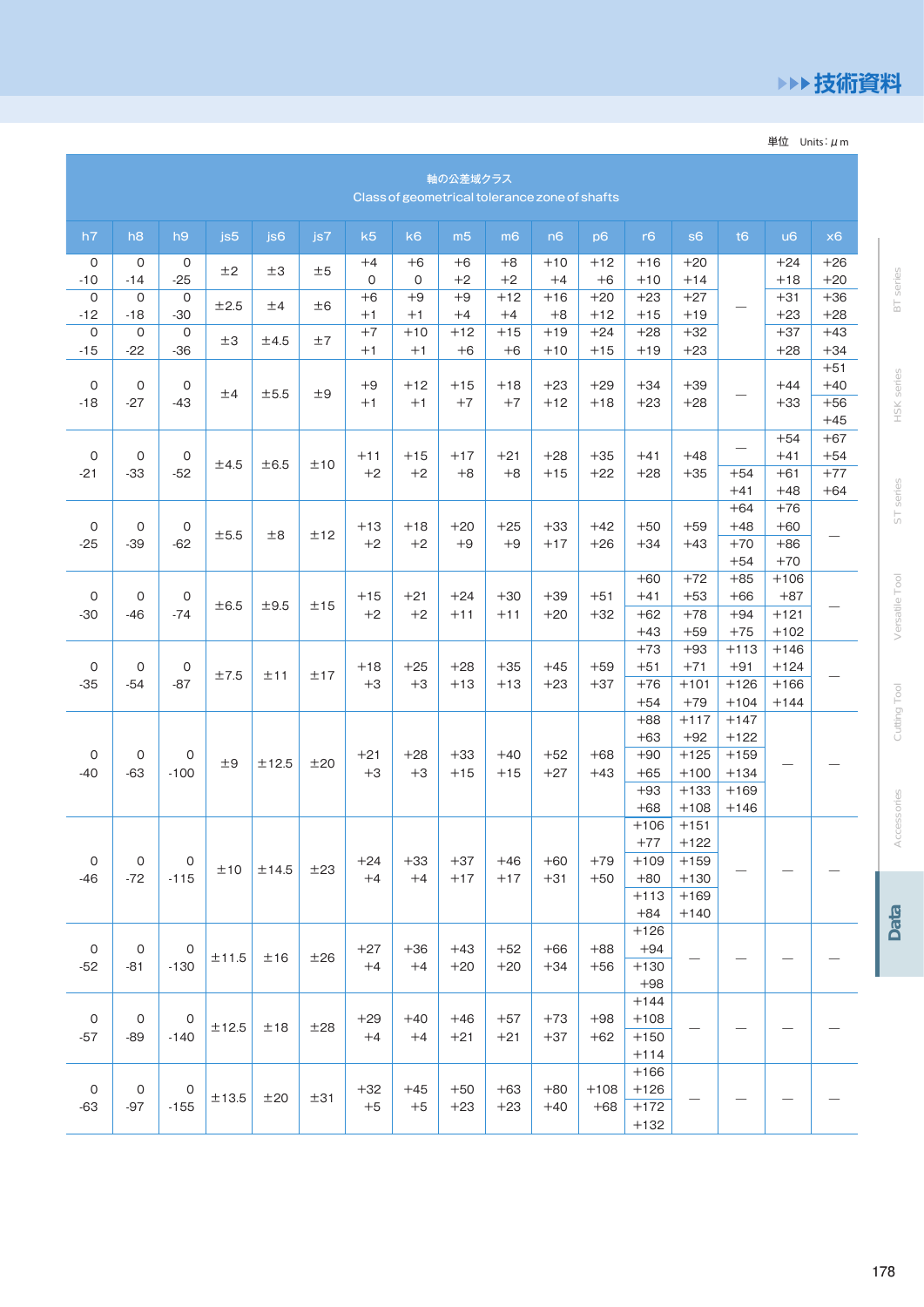常用するはめあいの穴で用いる寸法許容差

DIMENSIONAL TOLERANCE FOR HOLES IN COMMON FITS

| dimensions (mm) | 基準寸法の区分(mm)<br>classification of<br>standard | 穴の公差域クラス<br>Class of geometrical tolerance zone of holes |                  |                  |                  |                  |                  |                  |                  |                  |                |                |                 |                |                |                     |              |
|-----------------|----------------------------------------------|----------------------------------------------------------|------------------|------------------|------------------|------------------|------------------|------------------|------------------|------------------|----------------|----------------|-----------------|----------------|----------------|---------------------|--------------|
| 以上              | 以下<br><b>Above Below</b>                     | <b>B10</b>                                               | C <sub>9</sub>   | C10              | D <sub>8</sub>   | D <sub>9</sub>   | <b>D10</b>       | E7               | E <sub>8</sub>   | E <sub>9</sub>   | F <sub>6</sub> | F7             | F <sub>8</sub>  | G <sub>6</sub> | G7             | H <sub>6</sub>      | H7           |
|                 | 3                                            | $+180$<br>$+140$                                         | $+85$<br>$+60$   | $+100$<br>$+60$  | $+34$<br>$+20$   | $+45$<br>$+20$   | $+60$<br>$+20$   | $+24$<br>$+14$   | $+28$<br>$+14$   | $+39$<br>$+14$   | $+12$<br>$+6$  | $+16$<br>$+6$  | $+20$<br>$+6$   | $+8$<br>$+2$   | $+12$<br>$+2$  | $+6$<br>$\mathbf 0$ | $+10$<br>0   |
| 3               | 6                                            | $+188$<br>$+140$                                         | $+100$<br>$+70$  | $+118$<br>$+70$  | $+48$<br>$+30$   | $+60$<br>$+30$   | $+78$<br>$+30$   | $+32$<br>$+20$   | $+38$<br>$+20$   | $+50$<br>$+20$   | $+18$<br>$+10$ | $+22$<br>$+10$ | $+28$<br>$+10$  | $+12$<br>$+4$  | $+16$<br>$+4$  | $+8$<br>0           | $+12$<br>0   |
| 6               | 10                                           | $+208$<br>$+150$                                         | $+116$<br>$+80$  | $+138$<br>$+80$  | $+62$<br>$+40$   | $+76$<br>$+40$   | $+98$<br>$+40$   | $+40$<br>$+25$   | $+47$<br>$+25$   | $+61$<br>$+25$   | $+22$<br>$+13$ | $+28$<br>$+13$ | $+35$<br>$+13$  | $+14$<br>$+5$  | $+20$<br>$+5$  | $+9$<br>$\Omega$    | $+15$<br>0   |
| 10              | 14                                           | $+220$                                                   | $+138$           | $+165$           | $+77$            | $+93$            | $+120$           | $+50$            | $+59$            | $+75$            | $+27$          | $+34$          | $+43$           | $+17$          | $+24$          | $+11$               | $+18$        |
| 14              | 18                                           | $+150$                                                   | $+95$            | $+95$            | $+50$            | $+50$            | $+50$            | $+32$            | $+32$            | $+32$            | $+16$          | $+16$          | $+16$           | $+6$           | $+6$           | $\Omega$            | 0            |
| 18              | 24                                           | $+244$                                                   | $+162$           | $+194$           | $+98$            | $+117$           | $+149$           | $+61$            | $+73$            | $+92$            | $+33$          | $+41$          | $+53$           | $+20$          | $+28$          | $+13$               | $+21$        |
| 24              | 30                                           | $+160$                                                   | $+110$           | $+110$           | $+65$            | $+65$            | $+65$            | $+40$            | $+40$            | $+40$            | $+20$          | $+20$          | $+20$           | $+7$           | $+7$           | 0                   | 0            |
| 30              | 40                                           | $+270$<br>$+170$                                         | $+182$<br>$+120$ | $+220$<br>$+120$ | $+119$           | $+142$           | $+180$           | $+75$            | $+89$            | $+112$           | $+41$          | $+50$          | $+64$           | $+25$          | $+34$          | $+16$               | $+25$        |
| 40              | 50                                           | $+280$<br>$+180$                                         | $+192$<br>$+130$ | $+230$<br>$+130$ | $+80$            | $+80$            | $+80$            | $+50$            | $+50$            | $+50$            | $+25$          | $+25$          | $+25$           | $+9$           | $+9$           | $\Omega$            | 0            |
| 50              | 65                                           | $+310$<br>$+190$                                         | $+214$<br>$+140$ | $+260$<br>$+140$ | $+146$           | $+174$           | $+220$           | $+90$            | $+106$           | $+134$           | $+49$          | $+60$          | $+76$           | $+29$          | $+40$          | $+19$               | $+30$        |
| 65              | 80                                           | $+320$<br>$+200$                                         | $+224$<br>$+150$ | $+270$<br>$+150$ | $+100$           | $+100$           | $+100$           | $+60$            | $+60$            | $+60$            | $+30$          | $+30$          | $+30$           | $+10$          | $+10$          | $\Omega$            | 0            |
| 80              | 100                                          | $+360$<br>$+220$                                         | $+257$<br>$+170$ | $+310$<br>$+170$ | $+174$           | $+207$           | $+260$           | $+107$           | $+126$           | $+159$           | $+58$          | $+71$          | $+90$           | $+34$          | $+47$          | $+22$               | $+35$        |
| 100             | 120                                          | $+380$<br>$+240$                                         | $+267$<br>$+180$ | $+320$<br>$+180$ | $+120$           | $+120$           | $+120$           | $+72$            | $+72$            | $+72$            | $+36$          | $+36$          | $+36$           | $+12$          | $+12$          | $\Omega$            | $\mathsf{O}$ |
| 120             | 140                                          | $+420$<br>$+260$                                         | $+300$<br>$+200$ | $+360$<br>$+200$ |                  |                  |                  |                  |                  |                  |                |                |                 |                |                |                     |              |
| 140             | 160                                          | $+440$<br>$+280$                                         | $+310$<br>$+210$ | $+370$<br>$+210$ | $+208$<br>$+145$ | $+245$<br>$+145$ | $+305$<br>$+145$ | $+125$<br>$+85$  | $+148$<br>$+85$  | $+185$<br>$+85$  | $+68$<br>$+43$ | $+83$<br>$+43$ | $+106$<br>$+43$ | $+39$<br>$+14$ | $+54$<br>$+14$ | $+25$<br>0          | $+40$<br>0   |
| 160             | 180                                          | $+470$<br>$+310$                                         | $+330$<br>$+230$ | $+390$<br>$+230$ |                  |                  |                  |                  |                  |                  |                |                |                 |                |                |                     |              |
| 180             | 200                                          | $+525$<br>$+340$                                         | $+355$<br>$+240$ | $+425$<br>$+240$ |                  |                  |                  |                  |                  |                  |                |                |                 |                |                |                     |              |
| 200             | 225                                          | $+565$<br>$+380$                                         | $+375$<br>$+260$ | $+445$<br>$+260$ | $+242$<br>$+170$ | $+285$<br>$+170$ | $+355$<br>$+170$ | $+146$<br>$+100$ | $+172$<br>$+100$ | $+215$<br>$+100$ | $+79$<br>$+50$ | $+96$<br>$+50$ | $+122$<br>$+50$ | $+44$<br>$+15$ | $+61$<br>$+15$ | $+29$<br>0          | $+46$<br>0   |
| 225             | 250                                          | $+605$<br>$+420$                                         | $+395$<br>$+280$ | $+465$<br>$+280$ |                  |                  |                  |                  |                  |                  |                |                |                 |                |                |                     |              |
| 250             | 280                                          | $+690$<br>$+480$                                         | $+430$<br>$+300$ | $+510$<br>$+300$ | $+271$           | $+320$           | $+400$           | $+162$           | $+191$           | $+240$           | $+88$          | $+108$         | $+137$          | $+49$          | $+69$          | $+32$               | $+52$        |
| 280             | 315                                          | $+750$<br>$+540$                                         | $+460$<br>$+330$ | $+540$<br>$+330$ | $+190$           | $+190$           | $+190$           | $+110$           | $+110$           | $+110$           | $+56$          | $+56$          | $+56$           | $+17$          | $+17$          | 0                   | 0            |
| 315             | 355                                          | $+830$<br>$+600$                                         | $+500$<br>$+360$ | $+590$<br>$+360$ | $+299$           | $+350$           | $+440$           | $+182$           | $+214$           | $+265$           | $+98$          | $+119$         | $+151$          | $+54$          | $+75$          | $+36$               | $+57$        |
| 355             | 400                                          | $+910$<br>$+680$                                         | $+540$<br>$+400$ | $+630$<br>$+400$ | $+210$           | $+210$           | $+210$           | $+125$           | $+125$           | $+125$           | $+62$          | $+62$          | $+62$           | $+18$          | $+18$          | 0                   | 0            |
| 400             | 450                                          | $+1010$<br>$+760$                                        | $+595$<br>$+440$ | $+690$<br>$+440$ | $+327$           | $+385$           | $+480$           | $+198$           | $+232$           | $+290$           | $+108$         | $+131$         | $+165$          | $+60$          | $+83$          | $+40$               | $+63$        |
| 450             | 500                                          | $+1090$<br>$+840$                                        | $+635$<br>$+480$ | $+730$<br>$+480$ | $+230$           | $+230$           | $+230$           | $+135$           | $+135$           | $+135$           | $+68$          | $+68$          | $+68$           | $+20$          | $+20$          | 0                   | $\mathsf O$  |

備考: 表中の各段で、上側の数値は上の寸法許容差、下側の数値は下の寸法許容差を示す。

NOTE: Values shown in the upper portion of respective lines are upper dimensional tolerance, while values shown in the lower portion of respective lines are lower. dimensional tolerance.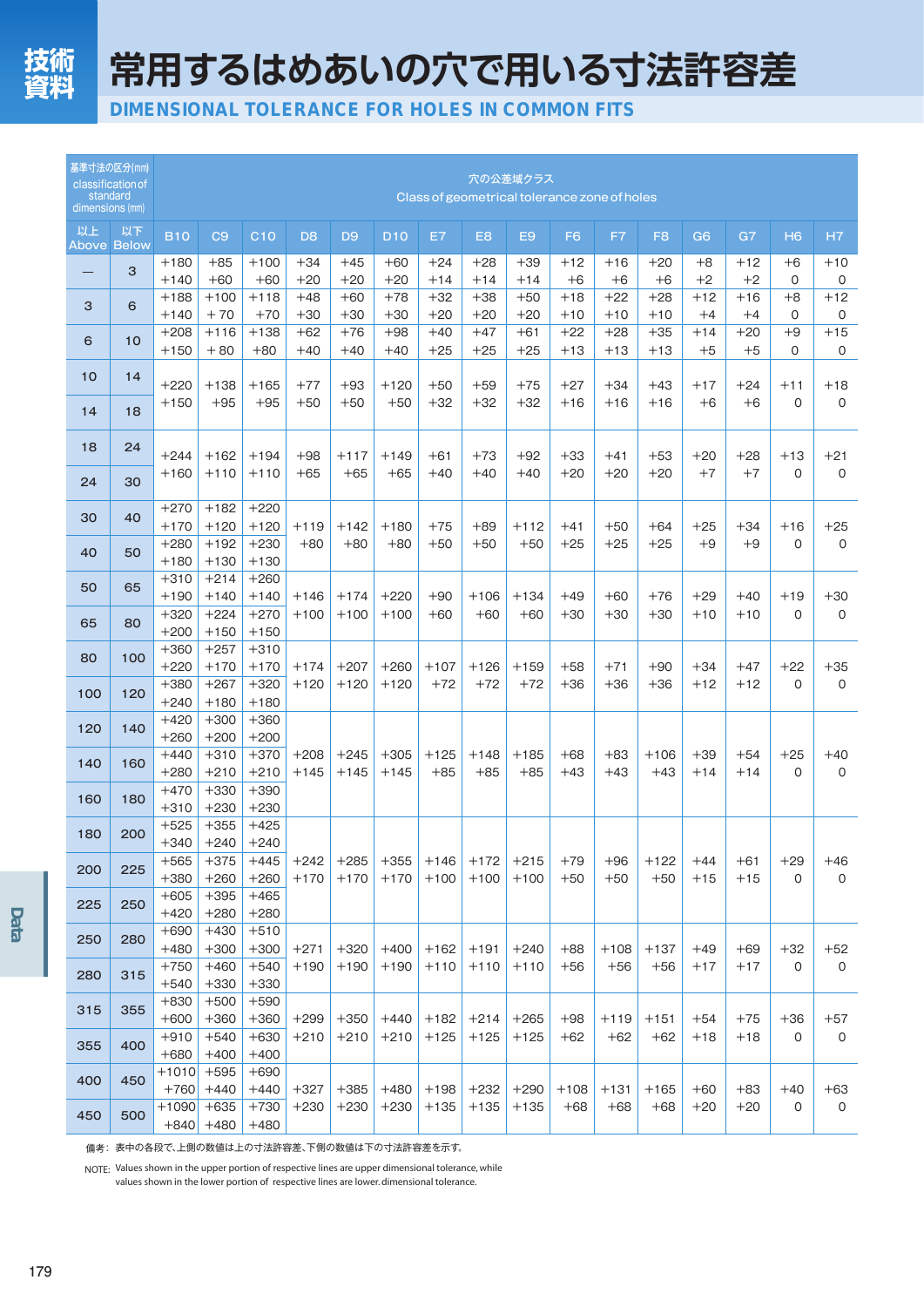### ▶▶技術資料

単位 Units:  $\mu$  m

|                       | 穴の公差域クラス<br>Class of geometrical tolerance zone of holes |                        |            |            |                |                |                |             |                |                |                |                 |                                              |                                                |                                       |                                      |                                  |
|-----------------------|----------------------------------------------------------|------------------------|------------|------------|----------------|----------------|----------------|-------------|----------------|----------------|----------------|-----------------|----------------------------------------------|------------------------------------------------|---------------------------------------|--------------------------------------|----------------------------------|
| H <sub>8</sub>        | H9                                                       | <b>H10</b>             | <b>JS6</b> | <b>JS7</b> | K <sub>6</sub> | K7             | M <sub>6</sub> | M7          | N <sub>6</sub> | N7             | P <sub>6</sub> | P7              | R7                                           | S7                                             | T7                                    | U7                                   | X7                               |
| $+14$<br>0            | $+25$<br>$\mathbf 0$                                     | $+40$<br>$\mathbf 0$   | ±3         | ±5         | 0<br>$-6$      | 0<br>$-10$     | $-2$<br>-8     | -2<br>$-12$ | $-4$<br>$-10$  | $-4$<br>$-14$  | $-6$<br>$-12$  | -6<br>$-16$     | $-10$<br>$-20$                               | $-14$<br>$-24$                                 |                                       | -18<br>$-28$                         | $-20$<br>$-30$                   |
| $+18$<br>0            | $+30$<br>0                                               | $+48$<br>0             | ±4         | ±6         | $+2$<br>-6     | $+3$<br>-9     | $-1$<br>-9     | 0<br>$-12$  | $-5$<br>$-13$  | $-4$<br>$-16$  | -9<br>$-17$    | -8<br>$-20$     | $-11$<br>$-23$                               | $-15$<br>$-27$                                 | $\qquad \qquad -$                     | $-19$<br>$-31$                       | $-24$<br>$-36$                   |
| $+22$<br>0            | $+36$<br>0                                               | $+58$<br>$\mathbf 0$   | ±4.5       | ±7         | $+2$<br>$-7$   | $+5$<br>$-10$  | -3<br>$-12$    | 0<br>$-15$  | $-7$<br>$-16$  | $-4$<br>$-19$  | $-12$<br>$-21$ | -9<br>$-24$     | $-13$<br>$-28$                               | $-17$<br>$-32$                                 |                                       | $-22$<br>$-37$                       | $-28$<br>-43                     |
| $+27$<br>0            | $+43$<br>$\mathbf 0$                                     | $+70$<br>$\mathbf 0$   | ±5.5       | ±9         | $+2$<br>-9     | $+6$<br>$-12$  | $-4$<br>$-15$  | 0<br>$-18$  | -9<br>$-20$    | -5<br>$-23$    | $-15$<br>$-26$ | $-11$<br>$-29$  | $-16$<br>$-34$                               | $-21$<br>$-39$                                 |                                       | $-26$<br>$-44$                       | $-33$<br>$-51$<br>$-38$<br>$-56$ |
| $+33$<br>0            | $+52$<br>$\mathbf 0$                                     | $+84$<br>$\Omega$      | ±6.5       | ±10        | $+2$<br>$-11$  | $+6$<br>$-15$  | $-4$<br>$-17$  | 0<br>$-21$  | $-11$<br>$-24$ | $-7$<br>$-28$  | $-18$<br>$-31$ | $-14$<br>$-35$  | $-20$<br>$-41$                               | $-27$<br>$-48$                                 | $\qquad \qquad \longleftarrow$<br>-33 | $-33$<br>$-54$<br>$-40$              | $-46$<br>$-67$<br>$-56$          |
|                       |                                                          |                        |            |            |                |                |                |             |                |                |                |                 |                                              |                                                | $-54$<br>$-39$                        | $-61$<br>$-51$                       | $-77$                            |
| $+39$<br>$\mathbf 0$  | $+62$<br>$\mathbf 0$                                     | $+100$<br>$\mathsf{O}$ | ±8         | ±12        | $+3$<br>$-13$  | $+7$<br>$-18$  | $-4$<br>$-20$  | 0<br>$-25$  | $-12$<br>$-28$ | -8<br>$-33$    | $-21$<br>$-37$ | $-17$<br>$-42$  | $-25$<br>$-50$                               | $-34$<br>$-59$                                 | $-64$<br>$-45$<br>$-70$               | $-76$<br>$-61$<br>$-86$              |                                  |
| $+46$<br>0            | $+74$<br>$\mathbf 0$                                     | $+120$<br>$\Omega$     | ±9.5       | ±15        | $+4$<br>$-15$  | $+9$<br>-21    | $-5$<br>$-24$  | 0<br>$-30$  | $-14$<br>$-33$ | -9<br>$-39$    | $-26$<br>$-45$ | $-21$<br>$-51$  | $-30$<br>$-60$<br>$-32$<br>$-62$             | $-42$<br>$-72$<br>$-48$<br>$-78$               | $-55$<br>$-85$<br>$-64$<br>$-94$      | $-76$<br>$-106$<br>$-91$<br>$-121$   |                                  |
| $+54$<br>0            | $+87$<br>0                                               | $+140$<br>$\mathbf 0$  | ±11        | ±17        | $+4$<br>$-18$  | $+10$<br>$-25$ | -6<br>$-28$    | 0<br>$-35$  | $-16$<br>$-38$ | $-10$<br>$-45$ | $-30$<br>$-52$ | $-24$<br>$-59$  | $-38$<br>$-73$<br>$-41$<br>$-76$             | $-58$<br>$-93$<br>$-66$<br>$-101$              | $-78$<br>$-113$<br>$-91$<br>$-126$    | $-111$<br>$-146$<br>$-131$<br>$-166$ |                                  |
| $+63$<br>0            | $+100$<br>$\mathbf 0$                                    | $+160$<br>$\Omega$     | ±12.5      | ±20        | $+4$<br>$-21$  | $+12$<br>$-28$ | -8<br>-33      | 0<br>$-40$  | $-20$<br>$-45$ | $-12$<br>$-52$ | $-36$<br>$-61$ | $-28$<br>$-68$  | $-48$<br>$-88$<br>$-50$<br>$-90$             | $-77$<br>$-117$<br>$-85$<br>$-125$             | $-107$<br>$-147$<br>$-119$<br>$-159$  |                                      |                                  |
|                       |                                                          |                        |            |            |                |                |                |             |                |                |                |                 | $-53$<br>$-93$<br>$-60$                      | $-93$<br>$-133$<br>$-105$                      | $-131$<br>$-171$                      |                                      |                                  |
| $+72$<br>0            | $+115$<br>$\mathsf O$                                    | $+185$<br>$\mathsf{O}$ | ±14.5      | ±23        | $+5$<br>$-24$  | +13<br>$-33$   | -8<br>$-37$    | U<br>$-46$  | -22<br>$-51$   | -14<br>-60     | -41<br>-70     | -33<br>$-79$    | $-106$<br>$-63$<br>$-109$<br>$-67$<br>$-113$ | $-151$<br>$-113$<br>$-159$<br>$-123$<br>$-169$ |                                       |                                      |                                  |
| $+81$<br>0            | $+130$<br>0                                              | $+210$<br>$\mathsf{O}$ | ±16        | ±26        | $+5$<br>$-27$  | $+16$<br>$-36$ | -9<br>-41      | 0<br>$-52$  | $-25$<br>$-57$ | $-14$<br>$-66$ | $-47$<br>-79   | $-36$<br>$-88$  | $-74$<br>$-126$<br>$-78$<br>$-130$           |                                                |                                       |                                      |                                  |
| $+89$<br>$\mathsf{O}$ | $+140$<br>$\mathsf{O}$                                   | $+230$<br>$\mathbf 0$  | ±18        | ±28        | $+7$<br>$-29$  | $+17$<br>-40   | $-10$<br>-46   | 0<br>$-57$  | $-26$<br>$-62$ | $-16$<br>$-73$ | $-51$<br>$-87$ | $-41$<br>$-98$  | $-87$<br>$-144$<br>$-93$<br>$-150$           |                                                |                                       |                                      |                                  |
| $+97$<br>$\mathsf{O}$ | $+155$<br>0                                              | $+250$<br>$\mathsf{O}$ | ±20        | ±31        | $+8$<br>$-32$  | $+18$<br>$-45$ | $-10$<br>$-50$ | 0<br>$-63$  | $-27$<br>$-67$ | $-17$<br>-80   | $-55$<br>-95   | $-45$<br>$-108$ | $-103$<br>$-166$<br>$-109$<br>$-172$         |                                                |                                       |                                      |                                  |

HSK series ST series Versatile Tool

**BT** series

Cutting Tool

Accessories

Data